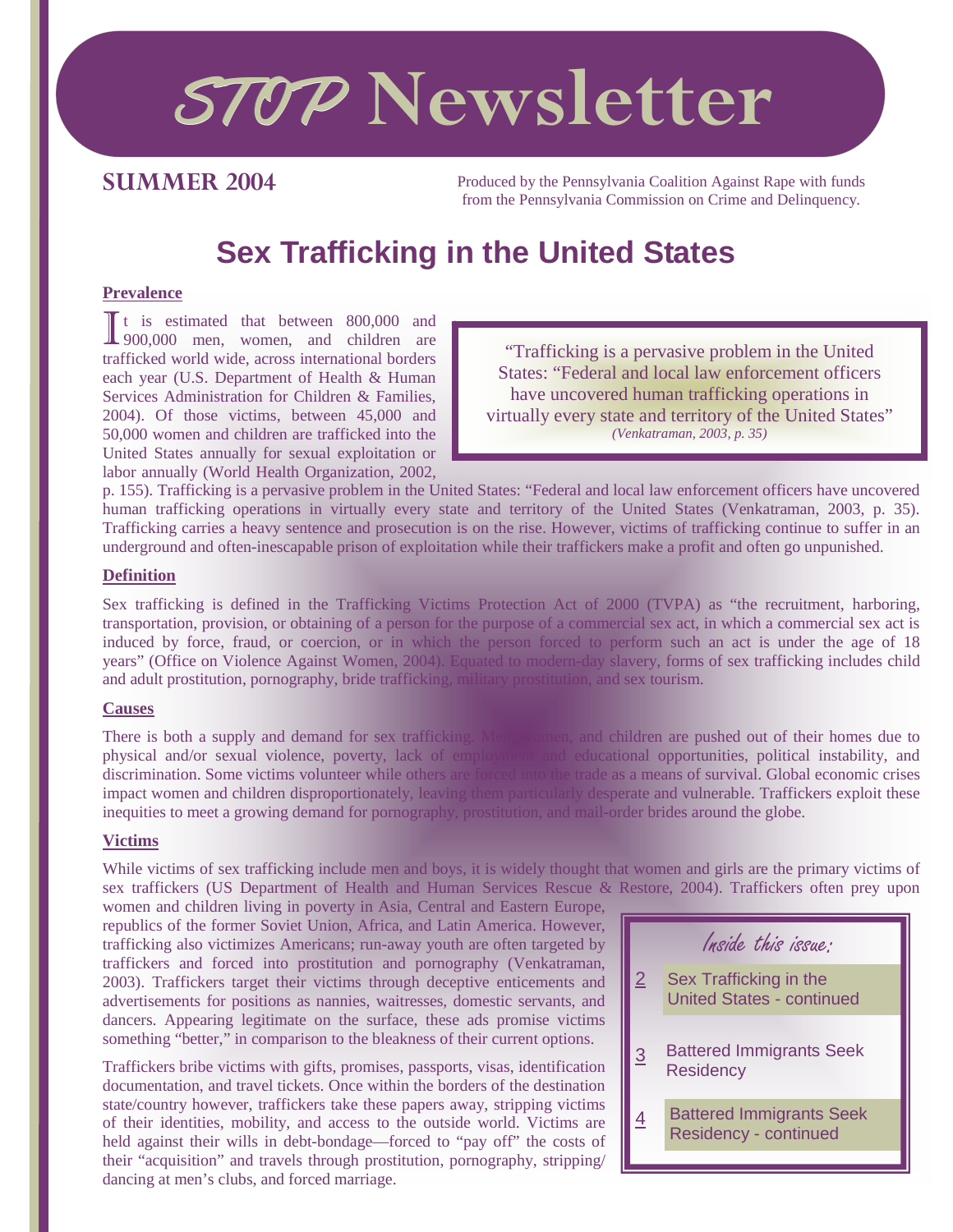**Page 2** 

## **Sex Trafficking in the United States**

*continued from previous page* 

Victims of sex trafficking endure torture, beatings, rapes, forced exposure to sexually transmitted diseases, threats to themselves and their families, unwanted pregnancies, forced abortions, sexually transmitted diseases including HIV/AIDS, starvation, imprisonment, and extreme isolation at the hands of traffickers, pimps, and "customers." Victims may experience extreme trauma, physical injuries, and use drug and alcohol to cope and mentally escape.

#### **Traffickers**

The selling and exploitation of women and children earn traffickers an estimated US \$7+ billion annually (Hughes, 2001, p. 9). Sex traffickers may be individual criminals or part of larger organized crime rings. They may be involved in drug- and illegal arms-trafficking, money laundering, and other forms of illegal industry in addition to sex trafficking. Technology is frequently used to facilitate their crimes. Traffickers systematically recruit and enslave their victims using debt-bondage; isolation; confiscation of passports, visas, and identification documents; threatened or actual violence against victims and their families; as well as the shame of public exposure.

#### **Challenges**

The existence of trafficking relies to a large extent on secrecy, making it difficult to identify and prosecute. Escaping the enslavement of sex trafficking may seem impossible to victims for many reasons. Victims may not trust law enforcement or advocates. They may fear that if they come forward, they will be deported, arrested, or imprisoned. Victims may have been so intensely isolated by traffickers and pimps that they are not aware of services, protections, and their rights. They may not have access to a phone, transportation, local maps, etc. Shame may play a role in isolating victims; in some cultures, women are unmarriageable, ostracized, and sometimes killed if they have been raped or sexually active out of wedlock. Victims may be traumatized, not knowing where to turn or how to cope. Services in the languages and cultures of victims may not exist. Flawed systems coupled with the stigma attached to prostitution may result in the punishment of victims. All of these barriers contribute to the extreme isolation victims of sex trafficking may experience.

#### **Possible Interventions**

The TVPA of 2000 declared human trafficking a federal crime. This landmark legislation outlined ways to prevent trafficking, protect victims, and prosecute perpetrators. This law requires that all victims of trafficking be protected while in custody. Under TVPA, 5,000 victims of the most severe forms\* of trafficking will be eligible for temporary U.S. residence (T-visas). Victims may also be eligible for U-visas under the Battered Immigrant Women Protection Act of 2000, S-visas if they are assisting in certain criminal investigations and asylum if they face persecution in their counties of origin. Under TVPA, while in custody, victims are to receive food, shelter, medical care, information about legal rights, translation, and other services regardless of their immigration status. Funding, in the form of grants, was made available via TVPA to develop and implement services to victims of trafficking. State and local government, Indian tribes, and non profit organizations are eligible for this funding.

Despite TVPA provisions and federal and local anti-trafficking efforts, victims are often more severely punished than their traffickers when they do come forward. Although visas are available that allow victims to remain within the United States, the system is not perfect. Not all victims are treated well. Not all victims are deemed eligible for visas and other protections. A victim may be deported despite their desire to remain in the United States. As first responders, it is important for police officers and advocates to continue to strive for victim-centered services and investigations for victims of trafficking. To that end, officers and advocates can become and stay informed of services and benefits available to victims under FVPA; learn and practice empathic interviewing skills; consult with interventions and resources that are available in fighting trafficking (see below); raise awareness about trafficking locally; and collaborate with local, national, and international anti-trafficking efforts. "The challenge for governments today is to punish the growing numbers of sexual exploiters—traffickers, pimps, procurers, and buyers—while not penalizing the women who find themselves in conditions of sex trafficking and prostitution" (Hynes, 2002, p. 221).

\*TVPA defines severe forms of trafficking as follows: "A victim of a severe form of trafficking in persons is anyone who has been subjected either (1) to sex trafficking in which a commercial sex act is induced by force, fraud, or coercion, or in which the person induced to perform the commercial sex act is under 18 years of age, or (2) to the recruitment, harboring, transportation, provision, or obtaining of a person for labor or services, through the use of force, fraud, or coercion for the purpose of subjection to involuntary servitude, peonage, debt bondage, or slavery."  $\otimes$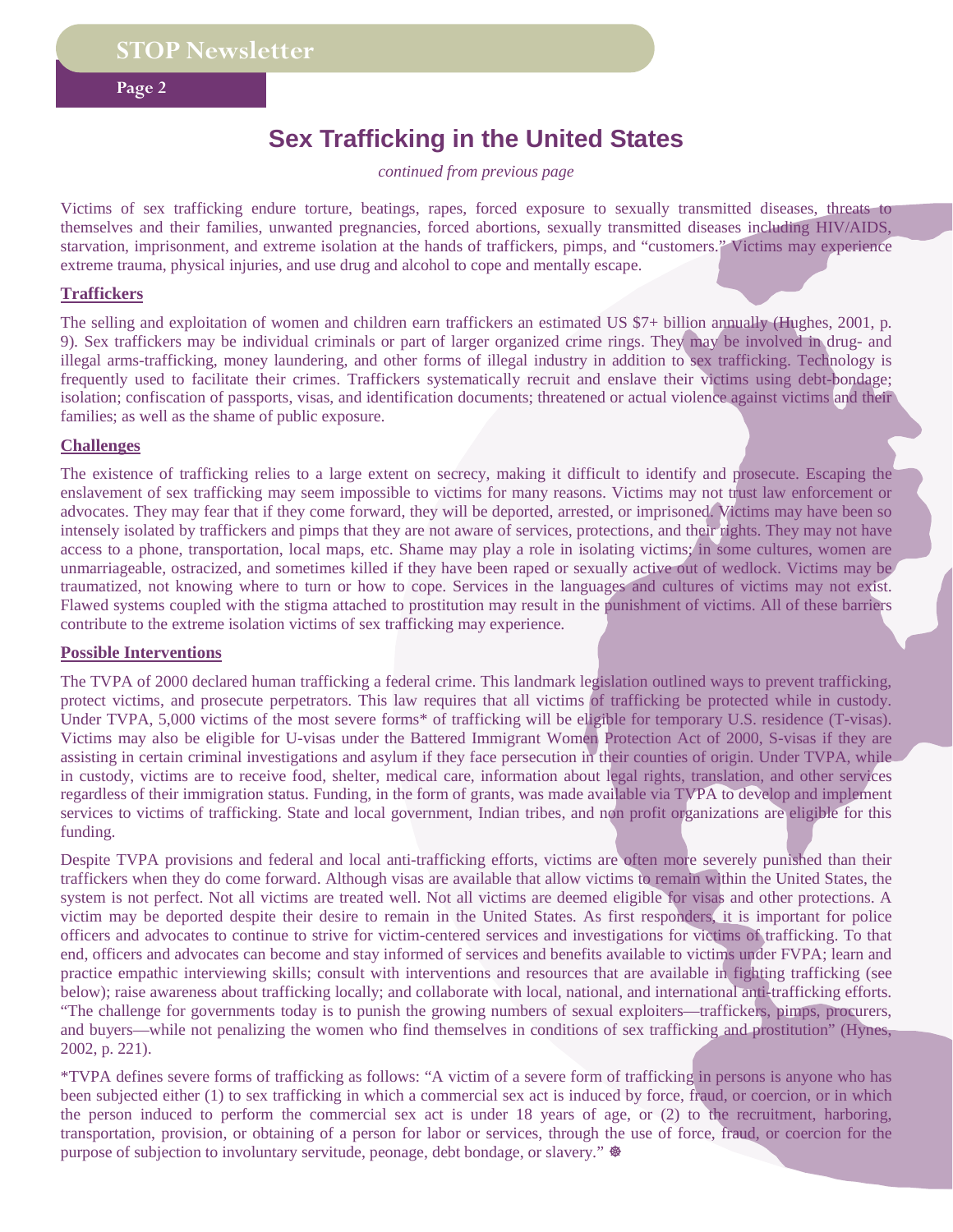**Page 3**

## **Battered Immigrants May Seek Residency**

*By Sharon R. López, Pennsylvania Commission on Crime and Delinquency*

#### **What is self-petitioning?**

Domestic violence knows no geographic boundary. Immigrants who come to the United States and marry US citizens (USC) or legal permanent residents (LPR) are at a greater risk of harm from a batterer than a US citizen. The U spouse must "sponsor" the immigrant spouse thereby setting up a dynamic for dependency and continued abuse.

Before the Violence Against Women Act (VAWA) of 1994, battered immigrants had little recourse when a sponsoring spouse assaulted them. VAWA provided legislation to allow the battered spouse to take legal action for protection. Battered immigrants may secure lawful permanent resident status (a green card) without the battering spouse's knowledge or sponsorship. This is called a VAWA Self-Petition.

#### **What do you need to prove on the petition?**

Self-petitioning requires that you prove six basic elements: 1) Marriage; 2) Marriage to a USC or LPR; 3) Residence in the US for a period of time; 4) Battery or cruelty during the marriage; 5) Good Moral Character of the Petitioner; 6) Good Faith Marriage on the part of the petitioner. There are three classes of persons who may self-petition, spouses of USC, abused children, unabused parents of abused children.

The first class of persons who may self-petition are persons married to USC or legal permanent residents. Marriage must be proven with a certificate. Common law partners may assert the marriage if the state of residency recognizes common law marriage. The one exception to the marriage requirement is if the abuser is a bigamist. Furthermore, the victim may selfpetition if the batterer died or they divorced within the last two years.

The second requirement that the petitioner must prove is that the battering spouse was a USC or lawful permanent resident. If the battering spouse lost residency status by renounciation, or by deportation, the battered spouse may still self-petition; as long as the petition is filed within two years of the loss of status, and the loss of status or renunciation was related to domestic violence.

The third criterion for a self-petitioner is that the parties must have had residence in the USA. There are three exceptions to this rule. The first exception is when the battering spouse is an employee of the US government; the second exception is when the battering spouse is a member of the uniformed services. The last exception that the parties live abroad, but at some time the battering spouse subjected the victim to battery or extreme cruelty on United State's soil.

The fourth criterion is that the self-petitioner must prove residence with the batterer at some time. Therefore, if a victim married the battering spouse overseas, but they never lived together overseas or in the United States; this requirement will not be met. However, if they resided together for a brief period in any country, the criterion is met. A self-petitioner need not separate from the spouse in order to self-petition.

The fifth criterion is that the self-petition must have good moral character. This can be proven with a criminal history background check from every locality of residence for six months or more during the preceding three years. Fingerprint submission may also be used.

The sixth criterion is that the self-petitioner proves the marriage was in good faith or that, in the case of bigamy, the intent to marry was in good faith.

Finally, the battered immigrant must show the existence of extreme cruelty or battery. This is defined very broadly and may include threats of violence, forcible detention, psychological abuse or sexual exploitation. See 8 C.F.R. § 204.2 (c)(vi). This is much broader than the definition of abuse in the Pennsylvania Protection From Abuse Act. 23 Pa.C.S.A 6102(a). A protection from abuse order will be important documentation for a battered immigrant's self-petition. Police reports, medical records, affidavits of others, criminal records, photographs of damaged property or injuries may also be used.

#### **What is the process of self-petitioning?**

The self-petitioner must file INS Form I-360. This is described as the Petition for Amerasian, Widow and Special Immigrants. The petition should be filed with the supporting documentation. The affidavit of the self-petitioner is the most important documentation as it tells the battered immigrant's story of abuse and survival. The filing fee for the self-petition is \$185, however there is no fee for Amerasians. This affidavit must be filed with the Vermont Service Center (VSC). The staff at the VSC is specially trained to evaluate and review these applications. Once approval is secured, the petitioner must file for adjustment of status to obtain lawful permanent residence.